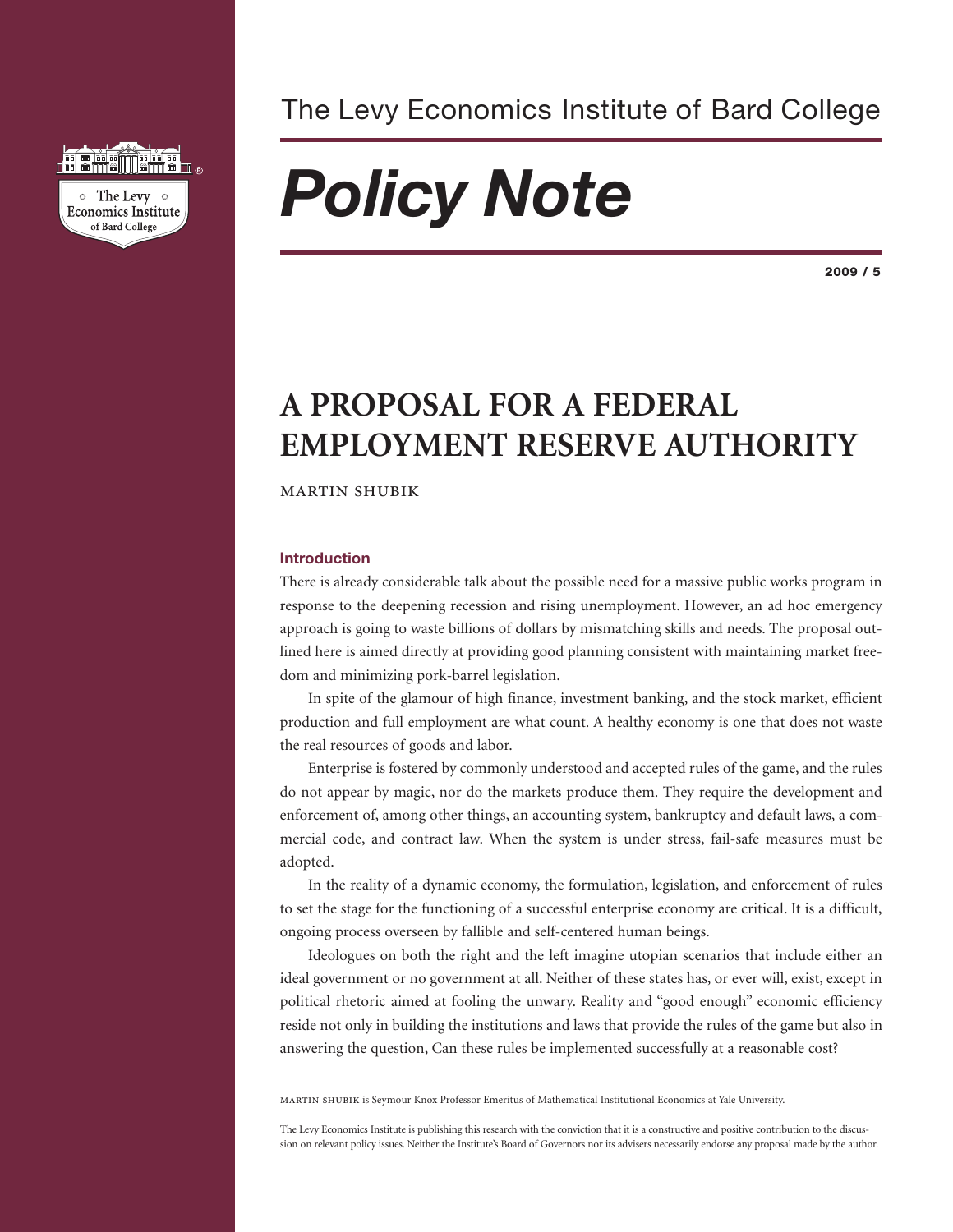One of the more successful government financial institutions in the United States is the Federal Reserve System (Fed). It has manifested an interesting blend of public and private forces, and is clearly sensitive to both local and global concerns. Unfortunately, the Fed and the Treasury are not enough. There are occasions when the financial control mechanisms of a society are not sufficient to prevent serious damage to the fundamental economy they are meant to protect. Therefore, the system requires a fail-safe mechanism that comes into play when the financial brakes do not work. Such a mechanism, in the form of a Federal Employment Reserve Authority, is discussed below.

#### **A Financial Fail-Safe Mechanism**

Our financial institutions and instruments are part of a delicate overall guidance and control system for the political economy. The structure has to match the supply of public goods and taxation to the demands of the electorate. This calls for a blend of economic, political, bureaucratic, and social forces.

The Federal Reserve System, created by act of Congress in 1913, has been evolving and adjusting for nearly a century. The system's organizational structure is laden with checks and balances, and represents diverse interests. Its Board of Governors is appointed by the president and requires confirmation by the Senate. Like the Supreme Court, the Federal Reserve Board is the product of the interplay of political, economic, and legal forces. The number of governors reflects a designer judgment call on the balancing of powers and the ability of the institution to function.

It is suggested that, in order to keep a socially acceptable index of unemployment below some specified level, a government agency similar in power and structure to the Fed would be appropriate. This agency—a Federal Employment Reserve Authority, or FERA—would be devoted to monitoring the "natural rate of unemployment," which is "natural" in the sense that it is dependent on society's existing institutions, laws, customs, and technology. FERA would require considerable handtailoring to provide the appropriate control details needed. But as a permanent body it would be a vast improvement over a last-minute, temporary disaster-relief program such as the Depression-era Works Progress Administration (WPA).

In the design of an institution aimed at modifying the level of unemployment it is highly probable that we would need to hand-tailor a control structure with governance numbers different from those of either the Supreme Court or the Federal Reserve in order to fit the population of the United States in the

21st century. A sketch of this proposed institution is provided below.

In addition to its governing board, the Federal Reserve System includes 12 district banks and has approximately 25,000 employees. An agency such as FERA more naturally calls for a central or controlling authority in Washington and a branch in each of the 50 states. Each state branch would have on average 100 to 200 employees—for an agencywide total of 5,000 to 10,000—and a board of governors split among business and labor representatives, as well as academics and federal and state representatives. Each branch would monitor unemployment in its state. It would also maintain a list of potential public works projects with priorities and potential revenue-generation possibilities. The priority would be self-liquidating projects where some portion of the revenues would flow back to either the state or the federal government.

The central Authority would be responsible for developing state and federal taxation and funding guidelines in concert with the Federal Reserve System and the Treasury via a Joint Assessment Financing Board (JAFB). The duties of this board would be to constantly monitor the listing, evaluation, financing, and paybacks proposed by each state branch so that the structure of the financing could be set in place as soon as the employment level in any region exceeded the trigger value. A further duty of the JAFB would be to determine the breakdown of unemployment in the state—how much is attributable to recession, and how much is attributable to the application of new technology. (Technological unemployment should not call for agency action except via an Educational Retraining Board acting in concert with the educational resources of the state and the federal Department of Education.)

It is important to stress that constant monitoring, along with the ability to act quickly and deliberately, is a necessity. This will require that legislation be passed in advance to provide flexibility in emergency financing without having to request funding from Congress during a crisis.

The central Authority would supervise oversight of the projects to be enacted. The state branches and member firms would be responsible for the generation and maintenance of micro information on local unemployment, the valuation of projects worthy of sponsorship in a high-unemployment environment, and the distinction between recession and technological unemployment in their area.

There are several basic principles that should be adhered to by the Authority: